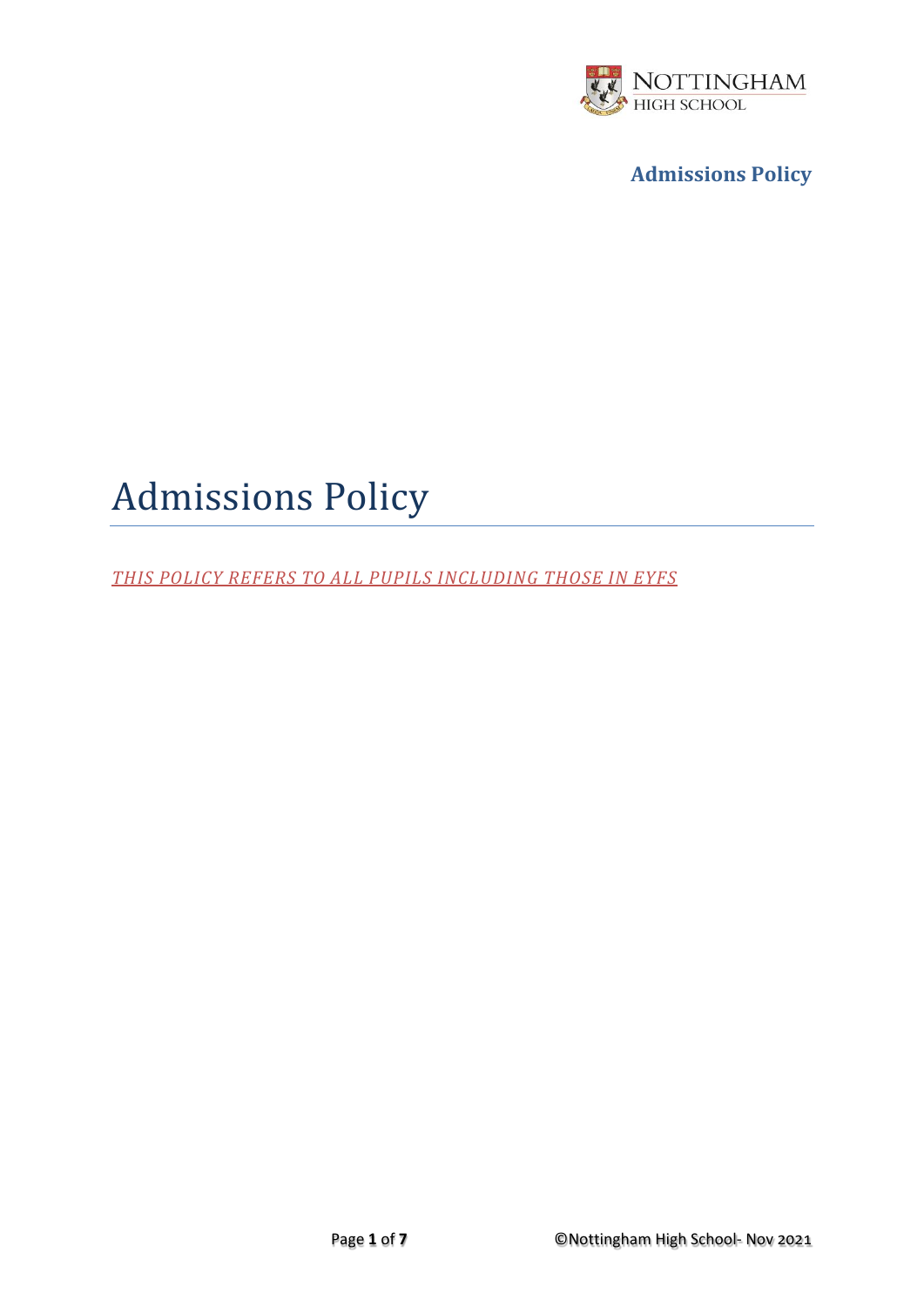

## **Contents**

| $\mathbf{1}$ . |     |  |
|----------------|-----|--|
| 2.             |     |  |
| 3.             |     |  |
| 4.             |     |  |
| 5.             |     |  |
|                | 5.1 |  |
|                | 5.2 |  |
|                | 5.3 |  |
|                | 5.4 |  |
|                | 5.5 |  |
|                | 5.6 |  |
|                | 5.7 |  |
|                | 5.8 |  |
| 6.             |     |  |
| 7 <sub>1</sub> |     |  |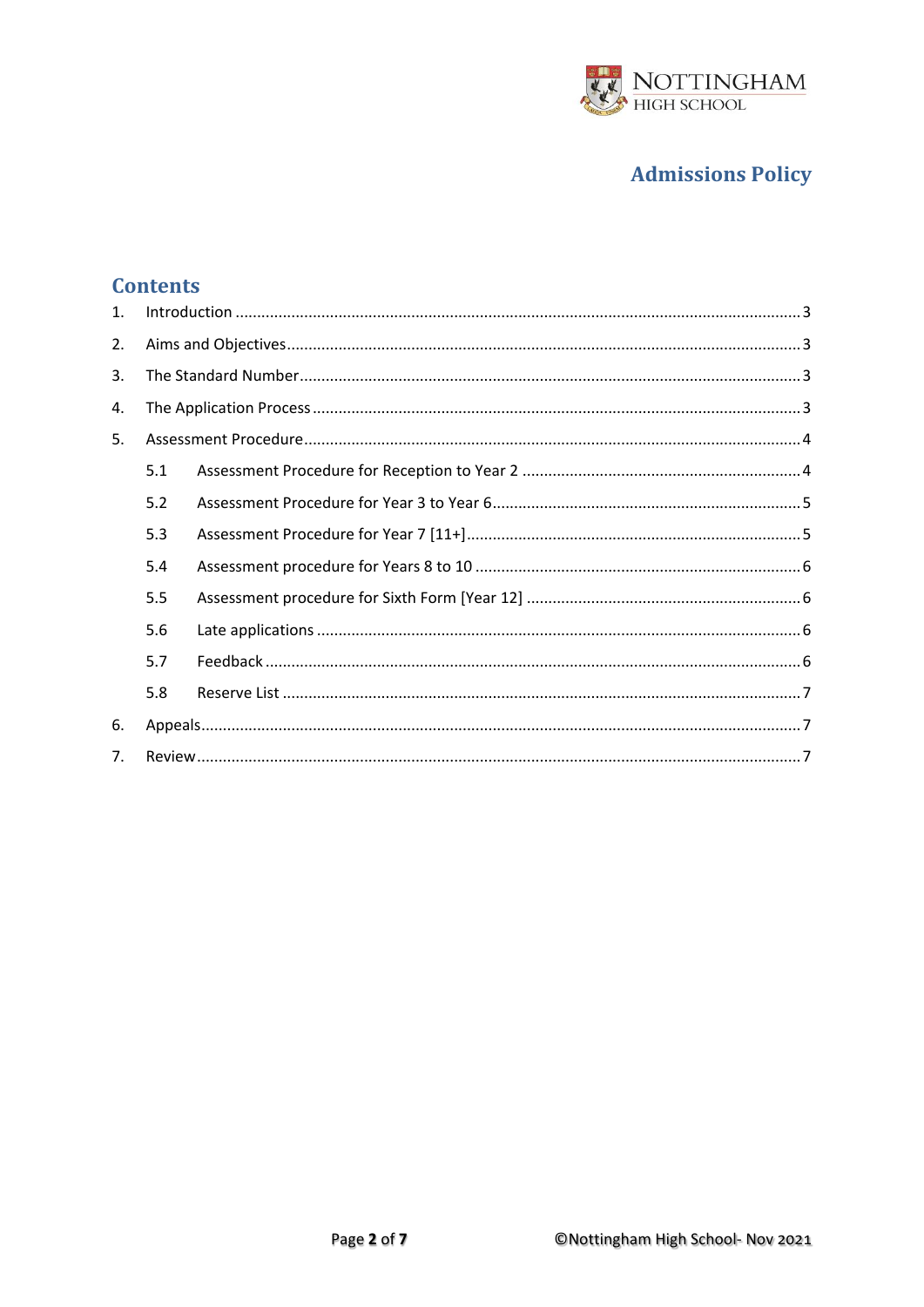

#### <span id="page-2-0"></span>**1. Introduction**

1.1 The Governors of Nottingham High School apply their regulations on admissions fairly and equally to all those who wish to attend the School following the systems outlined in the School Prospectus.

#### <span id="page-2-1"></span>**2. Aims and Objectives**

- 2.1 We are an inclusive school and welcome children from all backgrounds and faiths.
- 2.2 All applications will be treated on merit and in a sensitive manner.
- 2.3 The only restrictions we place on entry are those of ability, suitability, numbers and availability of finance. It is our wish to allow all successful candidates to have a place at the School, although this is not always possible when demand exceeds the number of places available. The number of bursary places are restricted by the funds available in any year. The Governors decide how much funding is available in any particular year for bursaries and these are only currently offered for Year 7 entry.
- 2.4 We aim to ensure that pupils who are selected will thrive in our School environment. We aim to admit pupils based on what the School considers best for the individual child.

#### <span id="page-2-2"></span>**3. The Standard Number**

3.1 The standard number is the number of children the School can accommodate within bounds of providing a safe and comfortable environment. We keep this number under review and the Governors will apply to change the number if circumstances allow. In the event that insufficient children are of the appropriate academic standard we reserve the right to admit fewer children. The standard number for the School is 1180 pupils.

#### <span id="page-2-3"></span>**4. The Application Process**

4.1 An official application form must be completed and returned prior to the entrance assessment, together with the registration fee. Application forms can be found on the School's website ([www.nottinghamhigh.co.uk\)](http://www.nottinghamhigh.co.uk/) or which will be sent on request by calling 0115 845 2232 or emailing [enquiries@nottinghamhigh.co.uk.](mailto:enquiries@nottinghamhigh.co.uk) Please be aware that the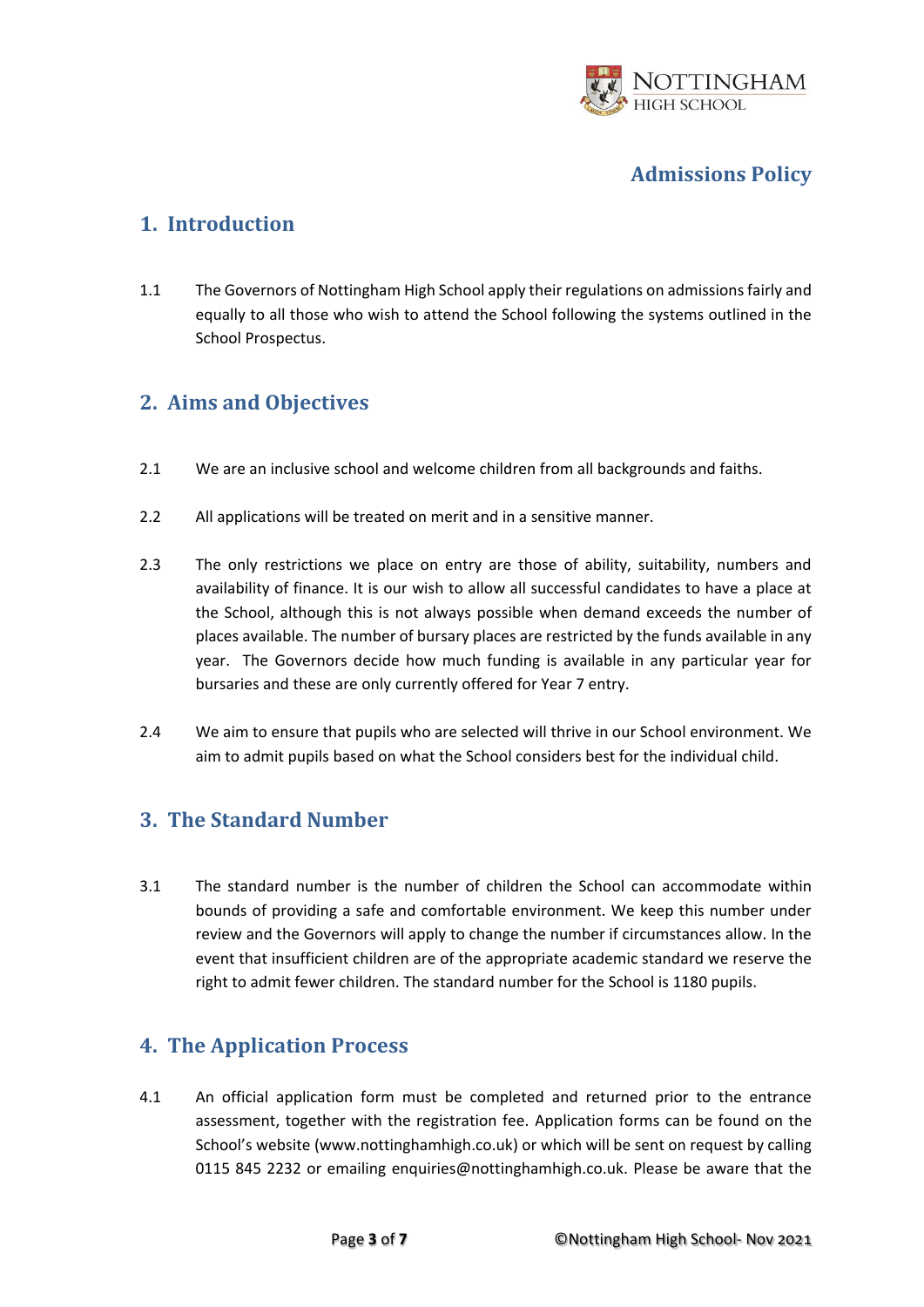

School reserves the right to ask to see a child's birth certificate. Pupils can only be considered for the year group that their chronological age determines.

- 4.2 Any Special Educational Needs or Learning Disabilities or Difficulties [SEND] that a child has are taken into account when they apply for entry. Parents should tick the appropriate box on the application form to be sent a request for further details. Parents must apply for a place under these circumstances by submitting the required details and providing an up to date report from an educational psychologist stating the special needs of the pupils. Around the time of the assessment staff will make contact with the child's current school to request further information and will, depending on the content of the educational psychologist's report, make appropriate access arrangements for time in the entrance examination or assessments.
- 4.3 We may request reports from a child's current school [if applicable]. We expect parents to inform their child's Head Teacher of their intention to enrol their child for our entrance assessment.
- 4.4 The School notifies parents about a school place in writing as soon as all the assessments have been completed. This will normally be about two to three weeks after the initial examination, assessment or interview.
- 4.5 Once an offer of a place has been made by the High School Headmaster, or by the Head of Infant and Junior School, parents must both accept the offer in writing and pay the required deposit by the date indicated in the offer letter.
- 4.6 Deposits, which are held until the child leaves the School, are non-refundable in the event of a withdrawal of acceptance.
- 4.7 We are not able to admit any pupil until all financial obligations to any other school have been met in full.

#### <span id="page-3-0"></span>**5. Assessment Procedure**

For entry the School publishes admissions information in the Further Information Booklet, as follows:

<span id="page-3-1"></span>5.1 **Assessment Procedure for Reception to Year 2** Admission to the School in Reception follows an assessment procedure to evaluate your child's potential for learning. This is undertaken in the school setting. Following this initial process, your child will then be invited back for a final practical classroom-based assessment either on the Saturday or during the following week.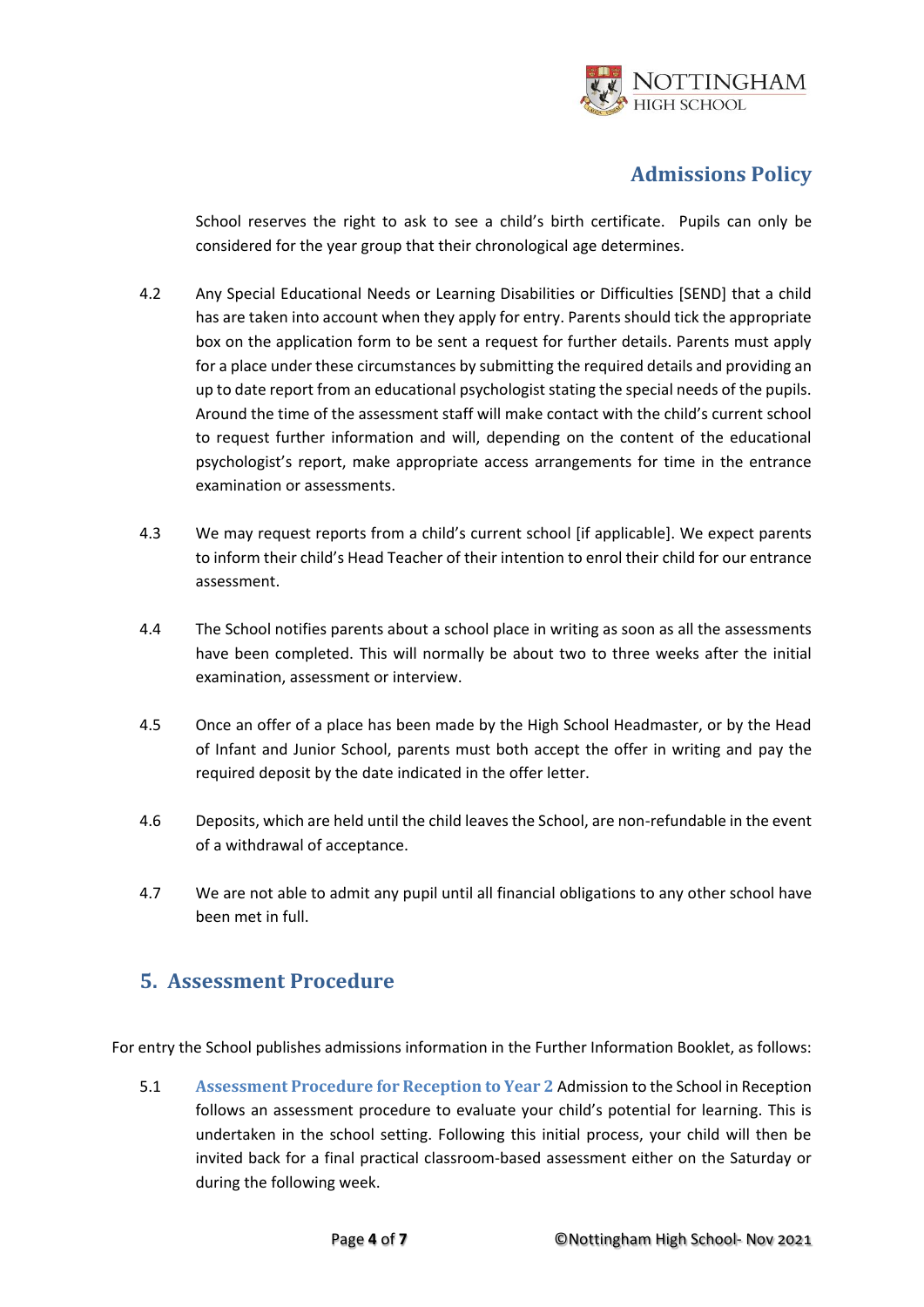

Admission to the School in Year 1 or Year 2 follows an admission process to evaluate skills in numeracy and literacy and the potential for learning. All the work is set at National Curriculum ability levels appropriate for the age group. Your child may then be invited back for a final classroom-based assessment either on the Saturday or during the following week.

<span id="page-4-0"></span>5.2 **Assessment Procedure for Year 3 to Year 6** Admission to the School at this stage assesses your child's ability in the core subjects of Mathematics and English, including reading, along with some measures of general ability. The work is set at National Curriculum ability levels appropriate for the age group and these assessments should be seen as a positive opportunity for your child to show their ability.

A member of staff may also spend some time in an informal interview with your child where we will be looking for your child's ability to listen and speak freely with enthusiasm on a variety of topics of their choice. Spending the day in the Junior environment will give staff the opportunity to assess your child socially as well as within the working environment. The children will be provided with refreshments.

Children wishing entry to the Infant and Junior School are assessed only once each academic year. If children are unsuccessful in this attempt, they can reapply to sit the entrance assessment in the following year and subsequent years if they wish.

For all children who join the School in Reception, transfer from Year 2 to Year 3 is automatic unless, in the opinion of the Head of the Infant and Junior School, a child has not attained a sufficiently high standard of work or conduct to enable them to benefit from continuing their education at the School.

<span id="page-4-1"></span>5.3 **Assessment Procedure for Year 7 [11+]** Entrance to Nottingham High School at age 11 is by examination. The examination consists of a Reasoning Test, a Mathematics Paper and an English paper.

Prior to the examination we will provide a list of potential areas for Maths questions and a sample English paper. Reasoning: This test includes Verbal Reasoning and some Non-Verbal Reasoning questions. Our intention is to carry out the Reasoning test using computers, but a paper-based option will also be available should computer testing not be possible as a result of technical failure.

After the exam: The papers are marked very quickly and it is our normal practice to call about 100 external applicants for interview for approximately 70 places available for candidates who are not members of our Junior School. Whilst this process is time-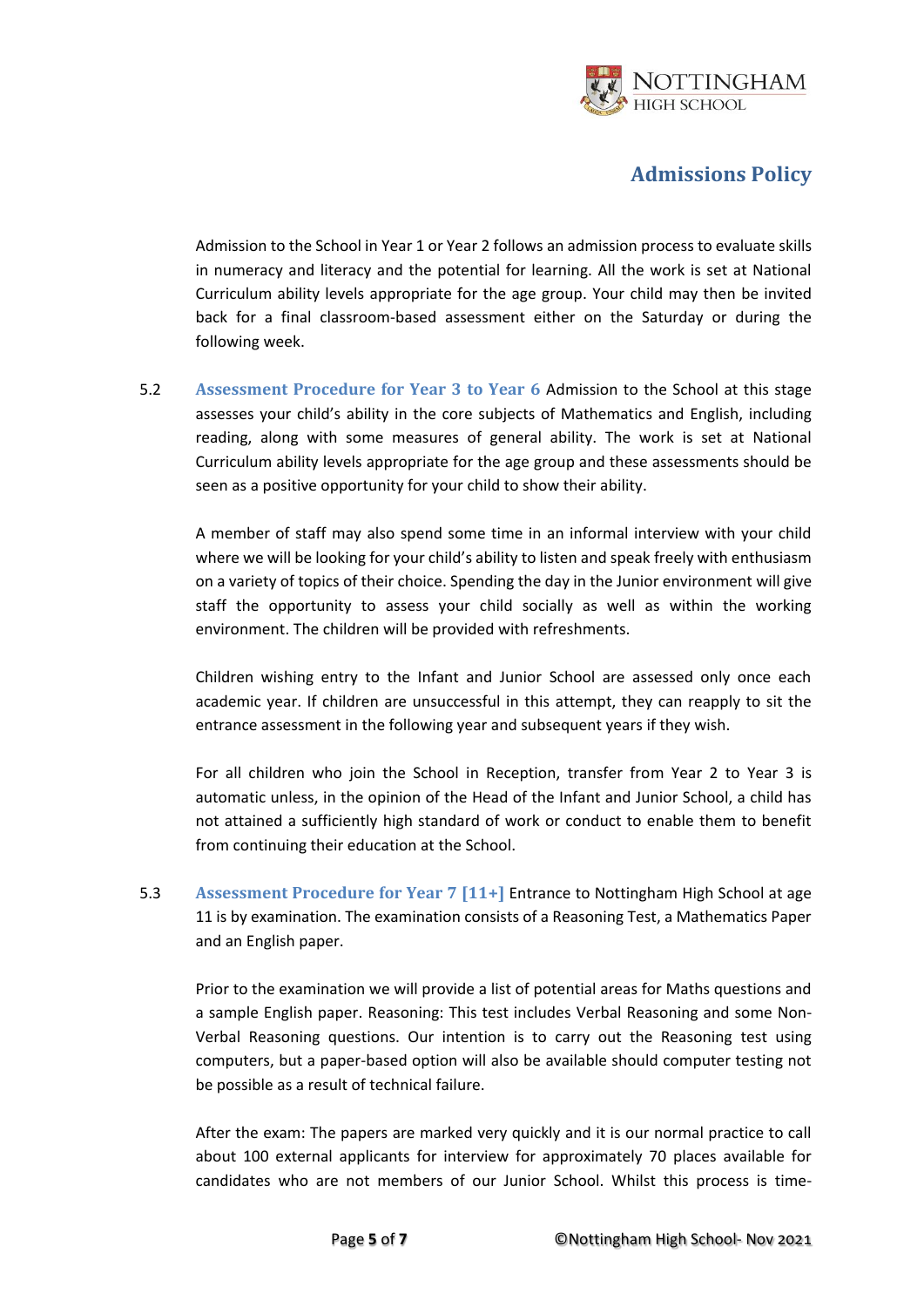

consuming, we feel that it is vital because we view every child as far more than an examination mark. We do not usually interview candidates from Nottingham High Junior School as they are well known to our staff there.

We anticipate that the majority of children from our Infant and Junior School will attain places into Year 7 unless, in the opinion of the Head of the Infant and Junior School, a child has not attained a sufficiently high standard of work or conduct to enable them to benefit from continuing their education at the School. However, all children are required to sit the Senior School entrance assessment for an application for a means-tested Bursary and in the case for all students for benchmarking purposes.

- <span id="page-5-0"></span>5.4 **Assessment procedure for Years 8 to 10** Places are available for entry to the Senior School in Years 8 to 10. Interested potential pupils are offered a taster session during the Autumn Term. Parents need to complete the relevant application forms. Interested students and parents are invited into School for a tour of the School. Assessment is by examination in January. The examination consists of a reasoning test, a Mathematics paper and an English paper. After the examination there will be a general interview for all candidates still under consideration for a place, taking into account the reference from a student's current school.
- <span id="page-5-1"></span>5.5 **Assessment procedure for Sixth Form [Year 12]** Entry to the Sixth Form [Year 12] is by interview, taking into account expected GCSE performance and reference from their current school. Interested potential students are offered a tour of the School and a taster session in advance of interview. Places are usually offered subject to the attainment of satisfactory GCSE results, a minimum of five subjects at Grades 7-9 in the numerical grading system or higher at GCSE or IGCSE in appropriate subjects.
- <span id="page-5-2"></span>5.6 **Late applications** The usual procedure is for children to take entrance assessments in the Spring Term, assessments for the Infant and Junior School and for Years 7, 8, 9, 10 entry to the Senior School being held in January. Successful candidates take up their places at the start of the Autumn Term in September. However, in exceptional circumstances, for example should parents move into the area at short notice or have some other good reason for their child not having taken an entrance assessment in January, it may be possible to arrange a supplementary assessment for September entry later in the year, at the discretion of the Headmaster, or the Head of Infant and Junior School, and should a place be available. Parents who would like their child to be admitted to Nottingham High School in this way must follow the normal procedure by completing an application form before their child's application can be considered.
- <span id="page-5-3"></span>5.7 **Feedback** The parents of children who are unsuccessful in the entrance examination or assessments may contact the High School Headmaster or the Head of Infant and Junior